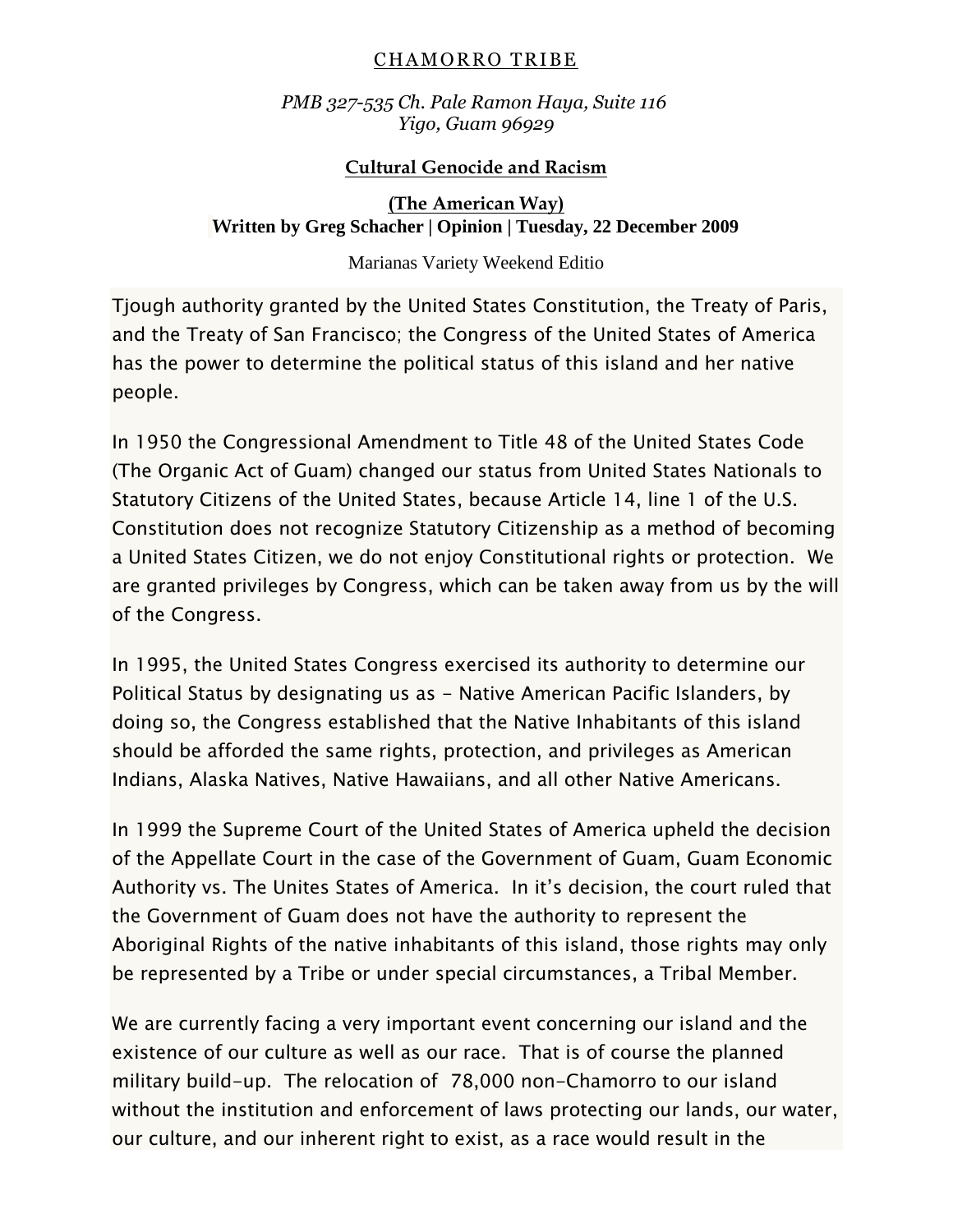genocide of our culture and our race. Yet our Territorial Government leaders and the Department of Defense continue to ignore this fact. Although the Chamorro people have been designated as Native Americans, and those Federal Laws already in place, protect the rights of Native Americans, they choose to ignore those laws as well as our inherent rights, while they are busy playing the "who gets what game".

Even more appalling than this situation is the fact that the Department of Interior, who has been assigned Administrative Authority over our island, as well as the responsibility to protect Native Americans, also ignores those laws, our designated status and our inherent aboriginal rights.

A classic example of this is the Draft E.I.S., where in all of the listed concerns which directly involves those aboriginal and inherent rights are to be mitigated with the Government of Guam, not the Native Inhabitants or the Tribe, as ruled by the Supreme Court.

By continuing to ignore our status as Native Americans and continuing to deny us the same rights, protections, and privileges as all other Native Americans, the Departments of Interior and Defense are racially discriminating against the Chamorro people of Guam and promoting the cultural and racial genocide of our people, all with the full support of the Territorial Government of Guam.

It's time for all Chamorro people to pay attention and stand up for our rights. If we don't fight now, our children won't have a future.

Greg Schacher is the Vice Chairman of the Chamorro Tribe, Inc.

# **The fast lane to first-class U.S. citizenship**

*Posted: Nov 18, 2009 9:42 AMUpdated: Nov 18, 2009 9:42 AM*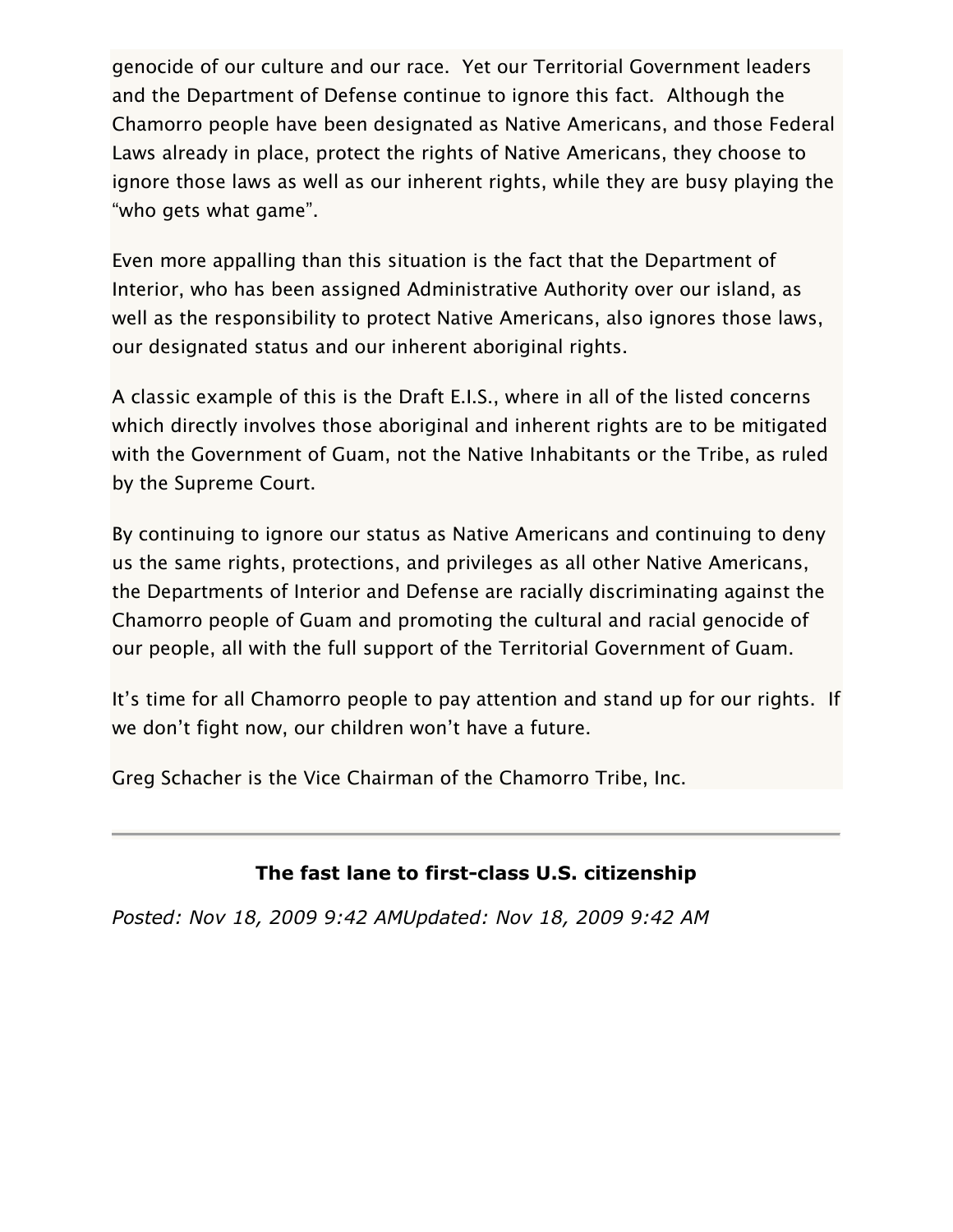

## by [John Davis](mailto:john@kuam.com)

As our government plans to begin the education portion of our quest towards political self determination, there's another avenue that appears to bear more fruit than determining our island's political status. That avenue is having our people recognized as a Native American tribe. Attempts to gain recognition of the Chamorro people as Native American tribes don't effect the Guam quest for political self determination.

In fact, I view it as an enhancement to the current relationship with the U.S. Government.

Currently Chamorros are entitled to 2nd class U.S. Citizenship thanks to the passage of the Organic Act and the signing of the Treaty of Paris over a century ago. I say 2nd class citizenship or statutory citizenship because we don't vote for president and we do not have equal representation in congress. We elect a delegate to congress, but they have no voting power on the floor. What makes matters worse is only certain parts of the U.S. Constitution and Basic Human Rights apply to Chamorro people because the U.S. Supreme Court recognized them and gave us those rights to 2nd class citizenship.

If Chamorro's are recognized as a Native American tribe, members will be incorporated into an already existing federal law called the United States and the Indian naturalization Act. If the United States and Indian naturalization Act applies to members of the Chamorro Tribe, our existence as 2nd class U.S. citizens will end. Members of this Chamorro Tribe will be able to cast their vote for President, we might even get a vote that counts in the Electoral College and we will have equal voting representation in the U.S. Congress.

All it takes to be recognized as Native American is the approval of the Secretary of the U.S. department of interior. It doesn't require an act of congress or special consideration from the president, but if it does happen, Guam and it's Chamorro Native American tribe members will begin to reap real benefits from the federal government.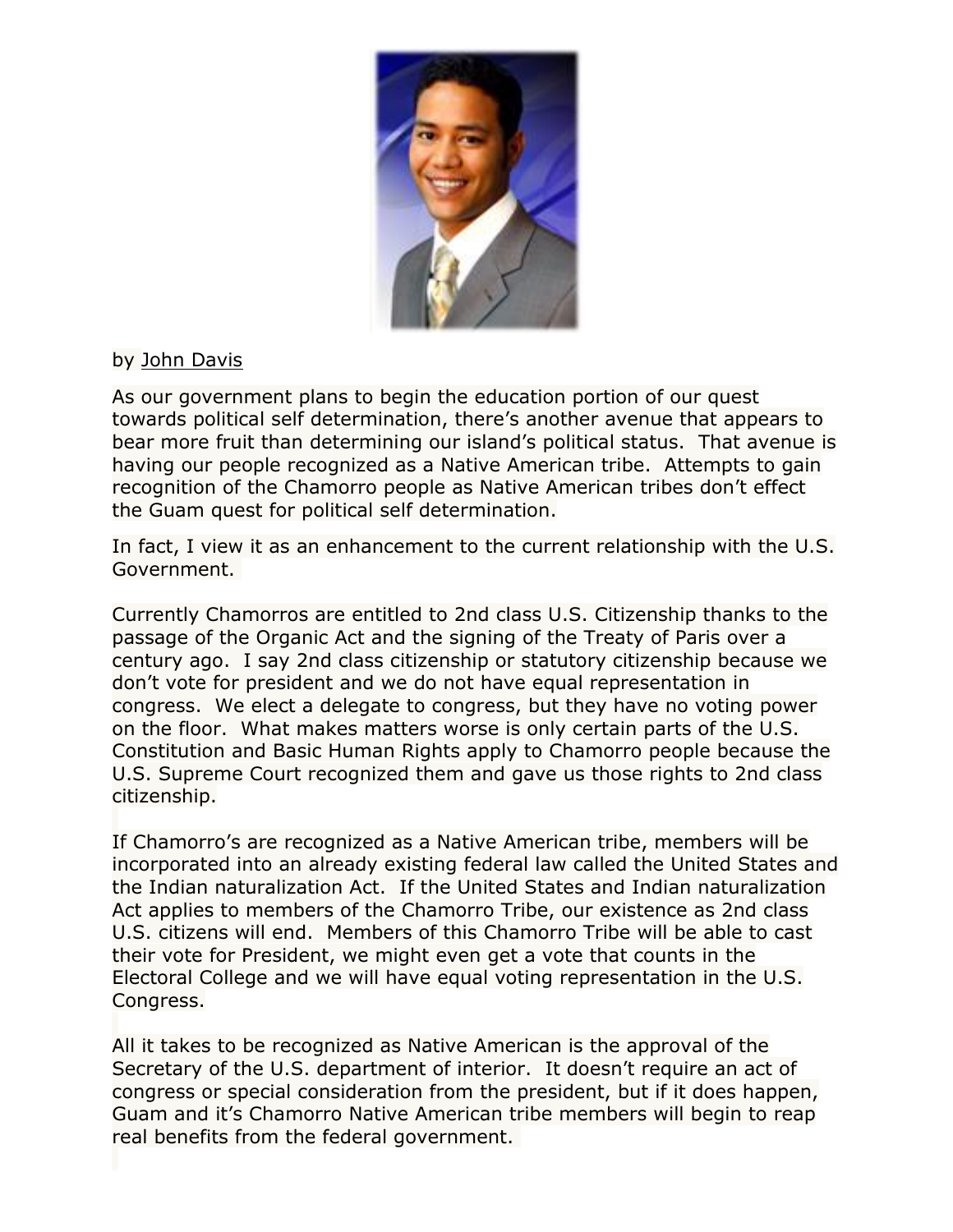If Chamorro's on Guam and abroad are recognized as a Native American tribe, members of the tribe would be able to help our island government with the upcoming military buildup, guaranteeing money before, during and after the buildup will stay on Guam. There is existing federal government policy related to the issuance of federal contracts that will help members of the Tribe.

That federal government policy entitles 30 percent of all federal government contracts to be awarded to Native American tribes. Native American tribes are also allowed to bid up to 30 percent over the contract amount and still receive special consideration as a Native American tribe. In fact, there is already a company doing business on Guam as a Native American Alaskan tribe, imagine the consideration they're getting now and the consideration a Chamorro tribe would get if recognized by USDOI? Now that makes dollars and cents instead of dollars and nonsense.

Every year, money from the federal government is appropriated to recognized Native American tribes for schools, homes, businesses, public safety and healthcare. Our healthcare, education and public safety systems in our government could use some extra cash, which will be available if our people are recognized as a Native American tribe.

If you're not a member of the Chamorro Tribe, sign up and get involved. Even the United Nations Expert on Political Status agreed gaining recognition as a Native American tribe was the express lane to equal treatment and equal representation from the U.S. Government. I say we follow his lead, but lead the way for our people.

#### **Concerns raised on military buildup village meetings**

**Written by Therese Hart | Variety News Staff | Monday, 26 January 2009**

## MARIANAS VARIETY GUAM EDITION

ALTHOUGH the Joint Guam Program Office (JGPO) has begun its village meetings to update residents on the draft Environmental Impact Study which will affect Guam residents during the impending military buildup, Sen. Ben Pangelinan and Frank Schacher, chairman of the Chamorro Tribe, have concerns about the process and format of the meetings. Pangelinan recently wrote a letter to David Bice, executive director of JGPO, saying that the village meetings hosted by JGPO "appears (as if) the military are there to 'solicit' information rather than a two-way collaboration on what the final draft of the EIS will consist of."

Pangelinan also questioned the military's surveying of properties that are not federal lands.

Pangelinan, in his letter, asked Bice to make the EIS findings of each phase available and transparent.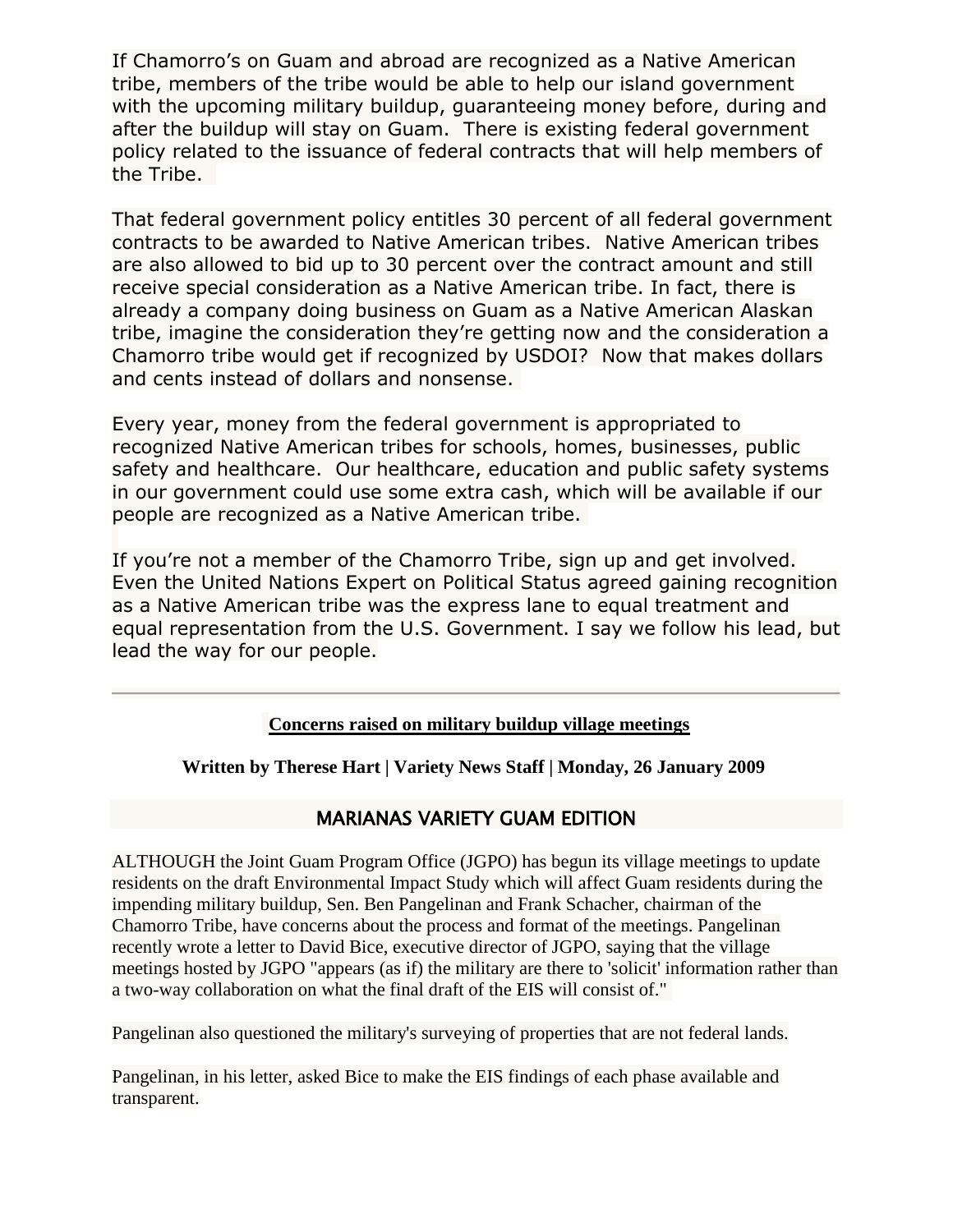"This will allow the people of Guam to be truly part of the process and be involved at the phases where our concerns can be addressed before the final outcome. How can our people ask the pertinent questions when it is unclear what any of the findings are?" the senator asked.

Pangelinan said that residents should not have to wait until the public comment stage.

"By then, our input will be superfluous. The people of Guam must be included in all plans for the military buildup and not just peripherally," said Pangelinan.

#### **Violate**

Schacher, in a letter to John Jackson of JGPO, stated that the military buildup with the full consent of "native inhabitants of this island," would violate articles as outlined in the Charter of the United Nations as well as the intent of the U.S. Constitution.

"In these troubled times wherein our new president and his cabinet face the daunting task of rebuilding America's tarnished image, this action without conformance to the Constitution…would not only be another slap in the face of the Chamorro people, it would also be damaging to the efforts of our president, his cabinet and the American people," said Schacher.

Schacher added that the military buildup, without the full consent of Guam residents, "sends a clear message to the world that the United States does not honor its obligations under the U.N. treaty and does not conform to its own Constitution."

Related Links:

• [Tribal Letter to Director: Joint Guam Program Office.pdf](http://chamorrotribe.webs.com/Tribal%20Correspondence/JGPO%20letter%20to%20director.pdf)

## **Recent CLTC actions concern Chamorro Tribe Leader**

## **By Sabrina Salas Matanane | KUAM.com | January 2, 2009**

Chamorro Tribe vice-chairman Greg Schacher is concerned about the way that the Chamorro Land Trust Commission is leasing its properties. According to Schacher, federal law defines aboriginal peoples of any island under U.S. possession as Native American Indians; furthermore he says federal law requires that such residents should own at least 51% of the businesses that the government helps develop.

"They seem to think that they can just lease property out to any offshore investor or any domestic company and it's just not fair for the aboriginal Chamorros, which was the intent of the Chamorro Land Trust," he explained.

Schacher adds the CLTC needs to focus on what it was originally intended to do - provide opportunities for native Chamorros.

#### Related Links:

[Tribal Press Release: Chamorro Land Trust.pdf](http://chamorrotribe.webs.com/Press%20Releases/chamorro%20land%20trust.pdf)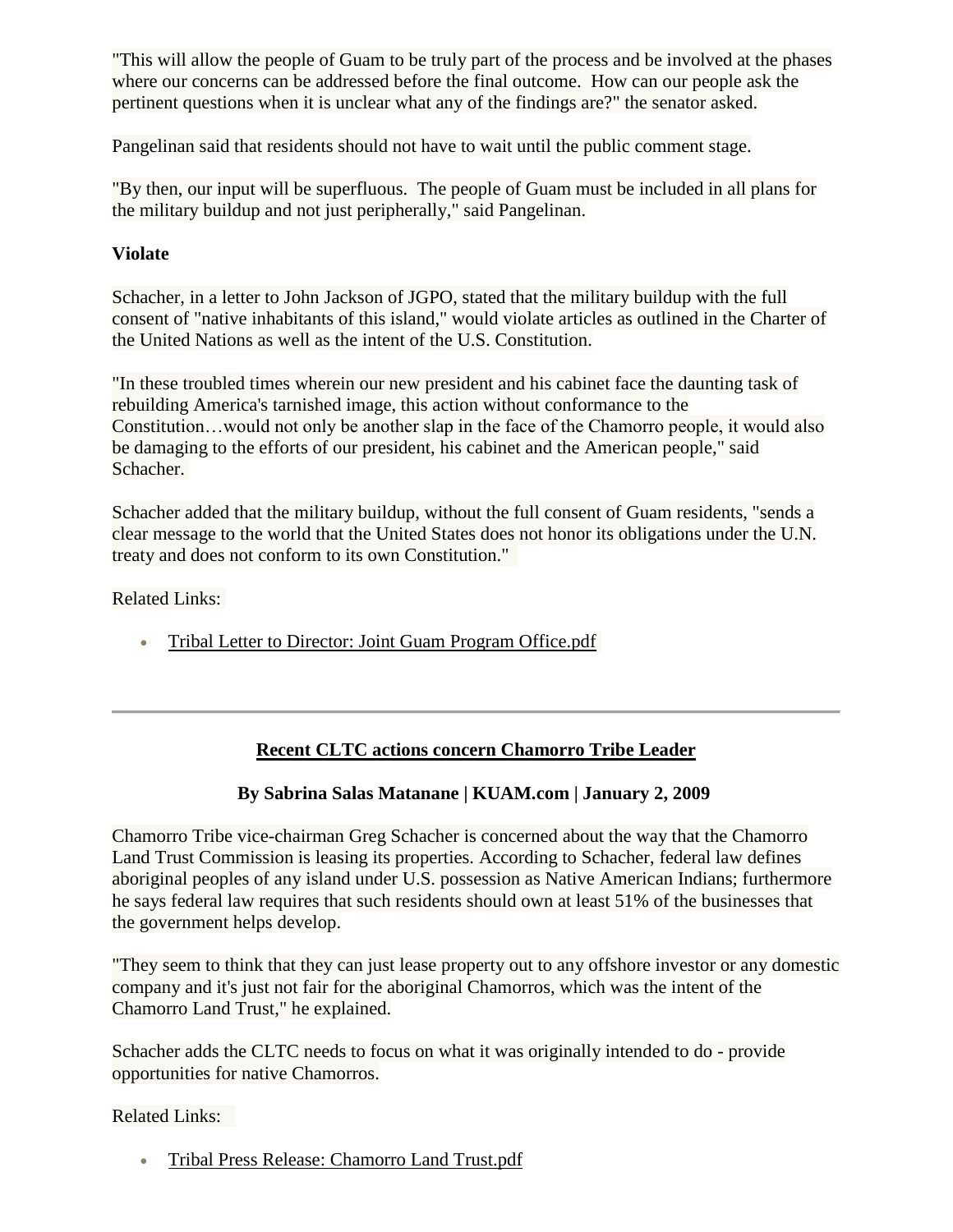- [Chamorro Tribe Educational Meeting Videos](http://www.youtube.com/chamorrotribe671)
- [Chamorro Land Trust Commission](http://www.cltcguam.org/)

#### **Chamorros Deserve Native American Benefits**

#### **Written by Sen. Judith P. Guthertz | Marianas Variety | Thursday, 09 October 2008**

## MARIANAS VARIETY GUAM EDITION

As a longstanding supporter of Chamorro Rights and Self-Determination, I introduced, along with Senators B.J. Cruz and Rory Respicio, Resolution No. 191. The resolution urges Guam Delegate Madeline Z. Bordallo to request the U.S. Congress to fully acknowledge the Chamorro people as Native Americans. It also requests full inclusion for the Chamorros under Title 25 of the U.S. Code, which covers Native Americans.

I am proud to have sponsored this resolution because it asks that Congress grant the Chamorro people full recognition as Native Americans and integration and inclusion as a Native American Indian Tribe, to be called, "I' Chamorro Na Taotaogui."

Chamorros should have the same recognition and rights as the other indigenous peoples who live on American soil, such as American Indians and Alaskan Eskimos.

If this goal were achieved, Chamorros would receive a number of benefits including greater access to federal contracts, which we believe will prove to be a significant advantage given the coming military buildup. The buildup is an enormous undertaking involving many billions of dollars, and we in Guam should receive our fair share of the business and our fair share of the prosperity that will result.

We had hoped that this issue could be discussed without bringing gambling into the picture, because the Native American status could open many doors for Guam-based businesses. As the laws are written, native groups that have been recognized under Title 25 have certain advantages when it comes to Federal contracts. It's possible that Native Americans from Alaska and the contiguous 48 states could have preference over our own local businesses in getting Federal contracts for the buildup in Guam.

However, some people are associating Resolution No. 191 with gambling. We do not want people to think that we are promoting gambling, because we do not support gambling." Senators Cruz, Respicio and I have decided to hold the Resolution back until after the November election so it won't have any effect on the vote on Proposal A, the "Responsible Gaming Act." Let me be very clear: we are all opposed to Proposal A.

It's unfortunate that the provisions of Title 25 are so broad, taking up 44 chapters on everything from child welfare to business development; from tribal land claims to forest resources management.

Included among them is legalized gambling: Title 25 allows the ruling councils of each of the indigenous groups to make decisions on a number of issues, and among the more well-known of these issues is the ability to legalize gambling (and build casinos) on Native American land.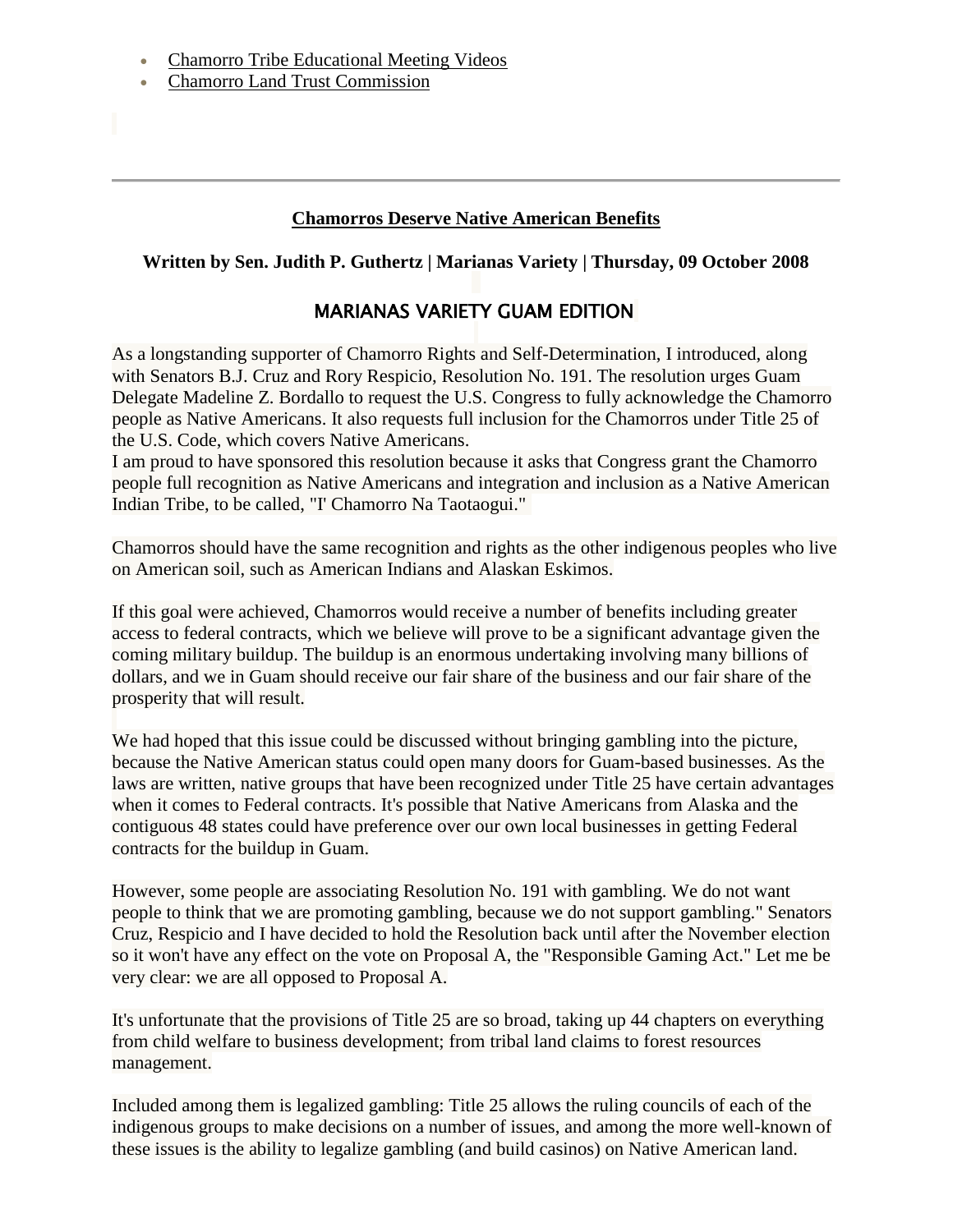There are other equally important benefits to be gained from becoming recognized as Native Americans, even beyond the ability to get federal contracts. The most important one is advancing federal recognition of Chamorros as an indigenous people. Federal authorities have yet to fully accept the cause of Chamorro Self-Determination, and the sovereign rights to which the Chamorro people are entitled under the provisions of the United Nations Charter.

Obtaining federal recognition of Chamorros as an indigenous tribe will provide another building block in our quest to secure Chamorro Self-Determination. The future political status of our island will be decided when the Chamorro Self-Determination vote is held. Our dream of Chamorro Self Determination will only be realized if we utilize all means at our disposal to secure federal recognition of the rights of the Chamorro people.

## Related Links:

[Resolution 191](http://www.guamlegislature.com/Leg_Res_29th/Intro/Res.No.%20191%20%28LS%29%20Intro.pdf)

## Measure Seeks Native American Status For Chamorros

## **By Mark-Alexander Pieper | Pacific Daily News | Tuesday, 07 October 2008**

Guam senator sees contract opportunities with military buildup- HAGATNA, Guam (Pacific Daily News, Oct. 6, 2008) – Guam Sen. Judith Guthertz wants public input on asking Congress to designate Chamorros, the island's indigenous people, as Native Americans.

Guthertz and Sens. Benjamin Cruz and Rory Respicio have introduced a resolution "urging" Guam Delegate Madeleine Bordallo to ask Congress to grant the people of Guam full constitutional citizenship, which would include presidential voting rights. It also asks Congress to designate the Chamorro people of Guam as a Native American Tribe "known as I' Chamorro Na Taotaogui."

The resolution states Guam would remain a territory of the U.S.

While the resolution has been introduced, it has not yet been referred to a legislative committee for a public hearing. Guthertz said before that happens, she's looking for input from the community. She's asking residents to call her office, e-mail, fax or to either provide testimony or schedule a meeting to discuss the issue.

"There's nothing hard and fast by it, and we're not going to even consider passing this unless there is adequate public support," Guthertz said. "But we're testing this because the people of Guam, including our indigenous people, have opportunities with this military buildup and this particular idea is one way to see if it can extend to the island this recognition so we can avail of these contract opportunities."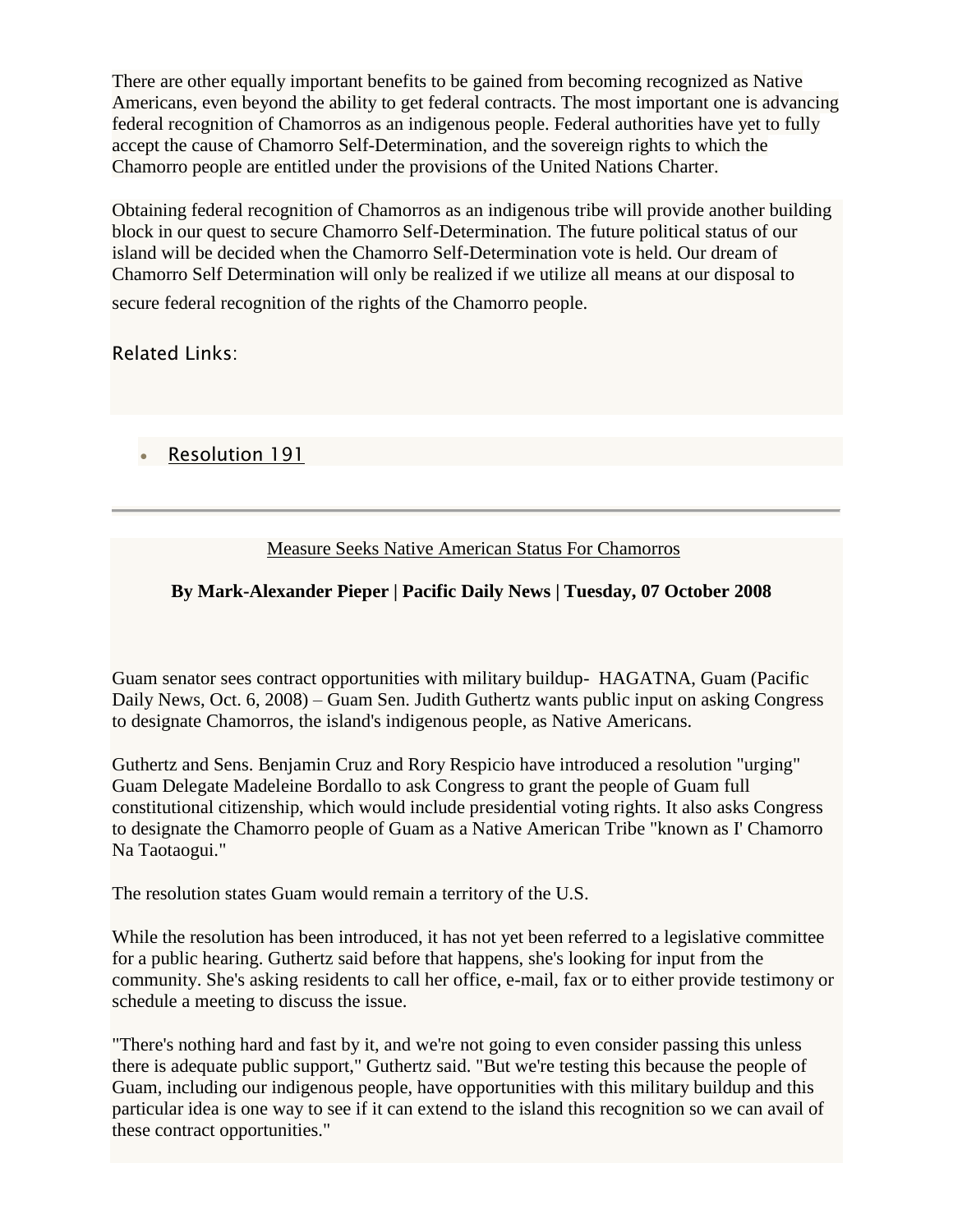In 2014, 8,000 U.S. Marines from Okinawa, and thousands more of their dependents, are scheduled to relocate to a new base in Dededo. The move is expected to bring \$15 billion in military construction projects here and increase the island's population by about 42,000 people over a five-year period, according to Pacific Daily News files.

Shawn Gumataotao, the governor's spokesman, said the governor will reserve comment until further action by the Legislature on the resolution.

Guthertz said she got the idea when she heard some federal officials, she did not recall whom exactly, on the radio suggest that Guam should look into the option so they can benefit as Native Americans in getting a leg up on federal contracts.

"The federal government extends certain benefits to Native American groups, as well as minority groups, in federal contracting," said Guthertz, who, like the other 14 incumbent Guam senators, is up for re-election next month.

"We've seen it sometimes with women getting special consideration on certain federal contracting or minority groups and Native American groups that have been historically underrepresented in doing business with the federal government," Guthertz said. "And the Alaskans have been able to do this through legislation and, as a result, they established corporations that compete for federal contracts all over the United States."

Guthertz said she didn't think the resolution would lead the Chamorro people being given casino rights similar to that granted some Native American tribes in the U.S. mainland.

"That's certainly not the intent and it is the farthest thing from my mind. I'm not a proponent of gambling," she said. "I certainly wouldn't support anything that would be an avenue to support that agenda. My interest is just give the rights to our people so they can compete for the economic opportunities with the buildup."

The Indian Gaming Regulatory Act, passed by Congress in 1988, is the centerpiece of Indian gaming law today. By its terms it allows gaming, even if against state law, on "Indian Lands," which are defined as all lands within the limits of any Indian reservation, according to FindLaw.com.

The National Indian Gaming Commission is established within the Department of the Interior and given the authority and responsibility of administering the law. The act divides Indian gaming into three different categories:

Class I gaming, which includes social and traditional games and is within the exclusive jurisdiction of Indian tribes.

Class II includes bingo and similar games.

Class III gaming includes all types of gaming that is neither Class I nor Class II gaming and is the category in which casino gaming falls.

"Class III gaming must also occur in a state that permits that particular type of gaming for any purpose by any person or entity and must also be authorized by tribal resolution or ordinance," the Web site states. "In addition, there must be a compact negotiated between the tribe and state which defines how the Class III gaming will be conducted."